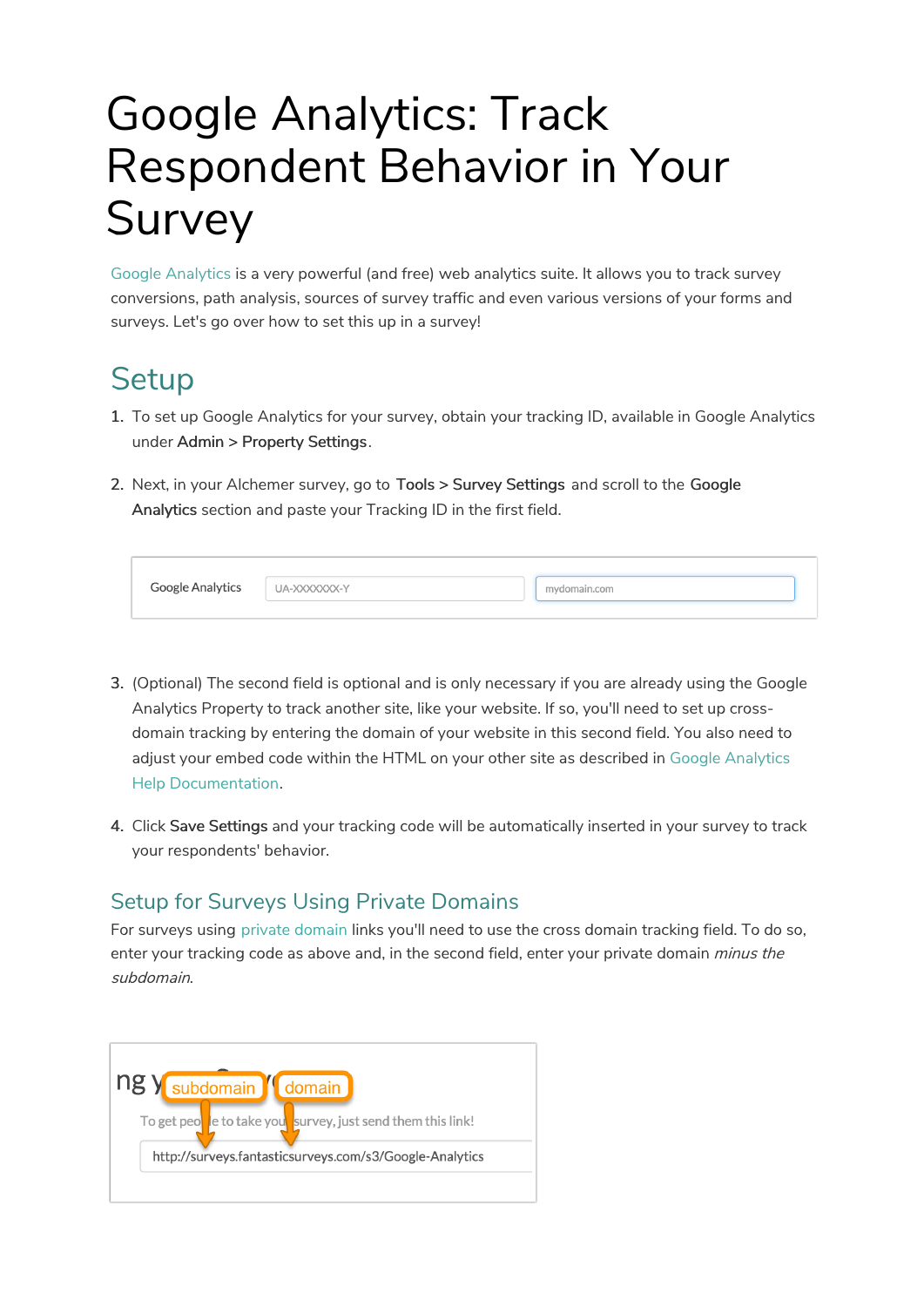For example, for the private domain surveys.fantasticsurveys.com, we will place fantasticsurveys.com in the cross domain field.

| <b>Google Analytics</b> | UA-61862160-3                                      | fantasticsurveys.com |
|-------------------------|----------------------------------------------------|----------------------|
|                         | Learn more about integrating with Google Analytics |                      |

### What Will Be Recorded in Google Analytics?

The survey name, page number, and page title will be recorded in Google Analytics. Within Google Analytics go to Behavior > Site Content > All Pages and search for survey. This will return each page of your survey in the following format.

/Survey:[Survey Name]/[Page#]:[Page Title]

| <b>Behavior</b><br>╓<br>Overview      | Primary Dimension: Page Page Title<br>Other $-$<br>Plot Rows<br>Secondary dimension $\sqrt{*}$<br>Sort Type:<br>Default $\blacktriangledown$ |                                                 |   |                         |  |  |  |  |
|---------------------------------------|----------------------------------------------------------------------------------------------------------------------------------------------|-------------------------------------------------|---|-------------------------|--|--|--|--|
| <b>Behavior Flow</b>                  |                                                                                                                                              | Page (?)                                        |   | ↓<br>Pageviews ?        |  |  |  |  |
| $\overline{\phantom{a}}$ Site Content |                                                                                                                                              |                                                 |   | 19                      |  |  |  |  |
| <b>All Pages</b>                      |                                                                                                                                              |                                                 |   | % of Total: 59.38% (32) |  |  |  |  |
| <b>Content Drilldown</b>              | C                                                                                                                                            | /Survey: Google Analytics/2: Finances<br>1.     | 邑 | 4 (21.05%)              |  |  |  |  |
| <b>Landing Pages</b>                  | C                                                                                                                                            | 2.<br>/Survey: Google Analytics/3: Healthcare   | 囤 | 4(21.05%)               |  |  |  |  |
| <b>Exit Pages</b>                     | C                                                                                                                                            | З.<br>/Survey: Google Analytics/4: Education    | 邑 | 4(21.05%)               |  |  |  |  |
| ▶ Site Speed<br>▶ Site Search         | C                                                                                                                                            | /Survey: Google Analytics/5: Thank You!<br>4.   | 邑 | 4(21.05%)               |  |  |  |  |
| $\triangleright$ Events               | С                                                                                                                                            | 5.<br>/Survey: Google Analytics/1: Demographics | 囤 | 3(15.79%)               |  |  |  |  |

Note: This level of detail is only available for survey share methods:

- Share links on your webpage
- Iframe embeds on your webpage
- HTML embeds on your webpage
- Popup embeds on your webpage
- Website Intercept

## Advanced Setup